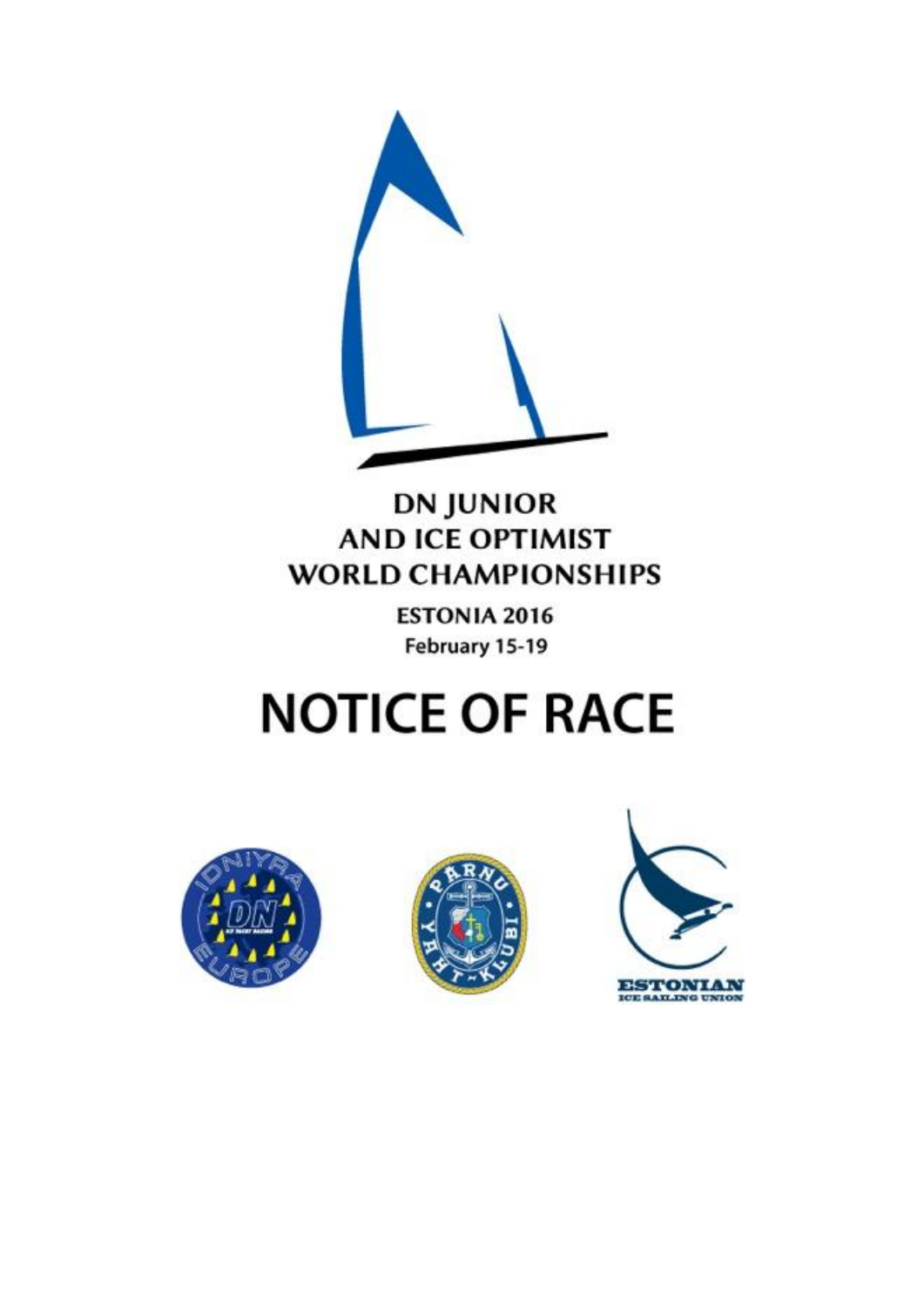

*Dear Friends,*

.

#### *On behalf of the IDNIYRA Europe and the Estonian Ice Sailing Union we invite all young Ice sailors to Estonia for the DN Junior and Ice-Optimist World and European Championships 2016*

#### **NOTICE OF RACE**

#### **DN Junior and Ice-Optimist World and European Championships 2016**

#### **February 15-19 2016 in Estonia. Training day: February 15 2016**

#### **1. Organizing authority and venue**

The World Championship 2016 for DN Junior and Ice-Optimist will be organized by Estonian Ice Sailing Union and IDNIYRA-Europe represented by the Junior Program Manager. The primary sailing site is Pärnu Bay, Pärnu, Estonia. Various other sailing areas in Estonia, Latvia, Lithuania and Poland can be used to provide this regatta. The Championship regatta will be sailed under jurisdiction of International DN Ice Yacht Racing Association (IDNIYRA), NIA Racing Rules and JWC 2016 Sailing Instructions provided at check in.

#### **2. Eligibility**

All competitors shall be members of their National DN or Ice-Optimist fleets. All DN and Ice-Optimist ice yachts shall meet the requirements of Official Class Specifications. Ice-Optimist must have disc and Optimist logo on sail.

#### **3. Age limits**

 DN Junior – birth year 1993 and younger Ice-Optimist – birth year 2000 and younger

#### **4. Entry and registration**

Online registration on official IDNIYRA Europe website <http://idniyra.eu/juniors-online-entry/> will be available from December 14, 2015. All entries received later than 1th February, 2016 will be considered as late and double entry fee will be charged.

Entries are only accepted with a proof of insurance, which has to be presented at check-in. Minimum insurance amount 500 000€.

Single event insurance (SEI) policy can be bought at check in. Cost **30 EUR** per sailor. Sailors who plan to buy a SEI should inform Junior Programme Manager by email:

[juniormgr@idniyra.eu](mailto:juniormgr@idniyra.eu) in advance of at least 2 weeks of the Regatta.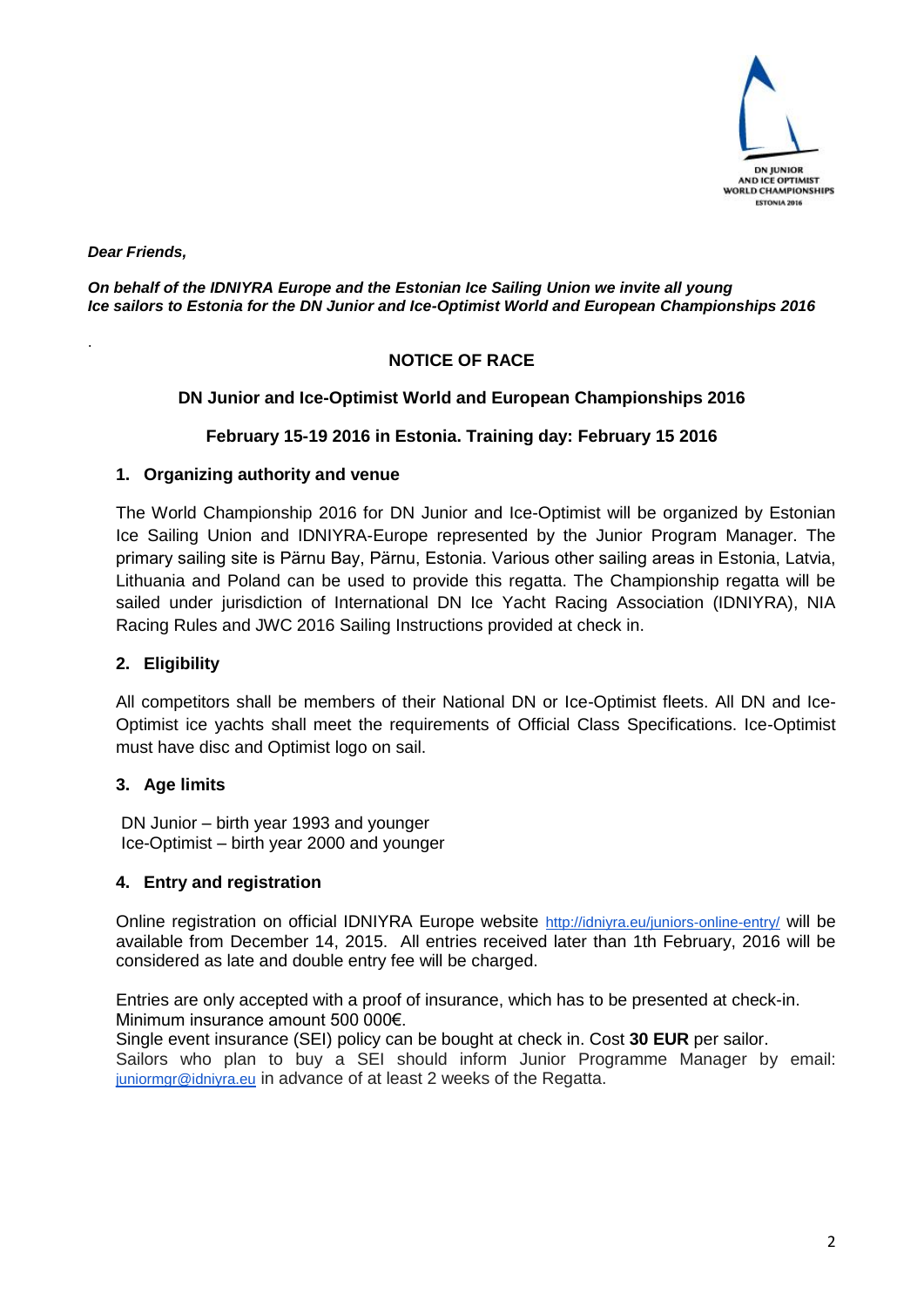

#### **5. Payment**

Entry fee can be paid with clearance or in cash to the Organizing authority before registration. Estonian Ice Sailing Union bank account: Pay to MTÜ Eesti Jääpurjetamise Liit Bank Swedbank SWIFT code HABAEE2X IBAN EE 16 2200 2210 5866 8273

**Entry fee: (from 14th of Dec. 2015 to the 31st of Jan. 2016)** DN Junior 50 EUR; Ice-Optimist 50 EUR

**Late entry fee: (from the 1st of Feb. 2016)** DN Junior 100 EUR; Ice-Optimist 100 EUR

#### **Note! Please indicate sail number, class (DN or IO)**

#### **6. Schedule of event.**

Final site selection: not later than February 12, 2015 at 12:00 (Estonian time) and announced on IDNIYRA-Europe website <http://idniyra.eu/category/junior-news/> *Monday, 15th February*

Training day 11.00 – 16.00, voluntary measurment in harbour 12.00 – 15.00 Regatta check-in 15.00 – 19.00

### *Tuesday, 16th February*

Regatta check-in 09.00 – 10.00 Opening ceremony on the ice 11.00 First start of regatta 12.00

*Wednesday, 17th February*

First start of the day 11.00

#### *Thursday, 18th February*

First start of the day 11.00

#### *Friday, 19th February*

Reserve day. First start of the day 10.00 (if less than 3 races completed)

A European Cup 2016 will be sailed only if Juniors World Cup is completed (7 races in each class) before end of Thursday Feb 18th. Five (5) races in each class are scheduled for European Cup 2016. Minimum of three (3) races in one class have to be sailed for a valid regatta.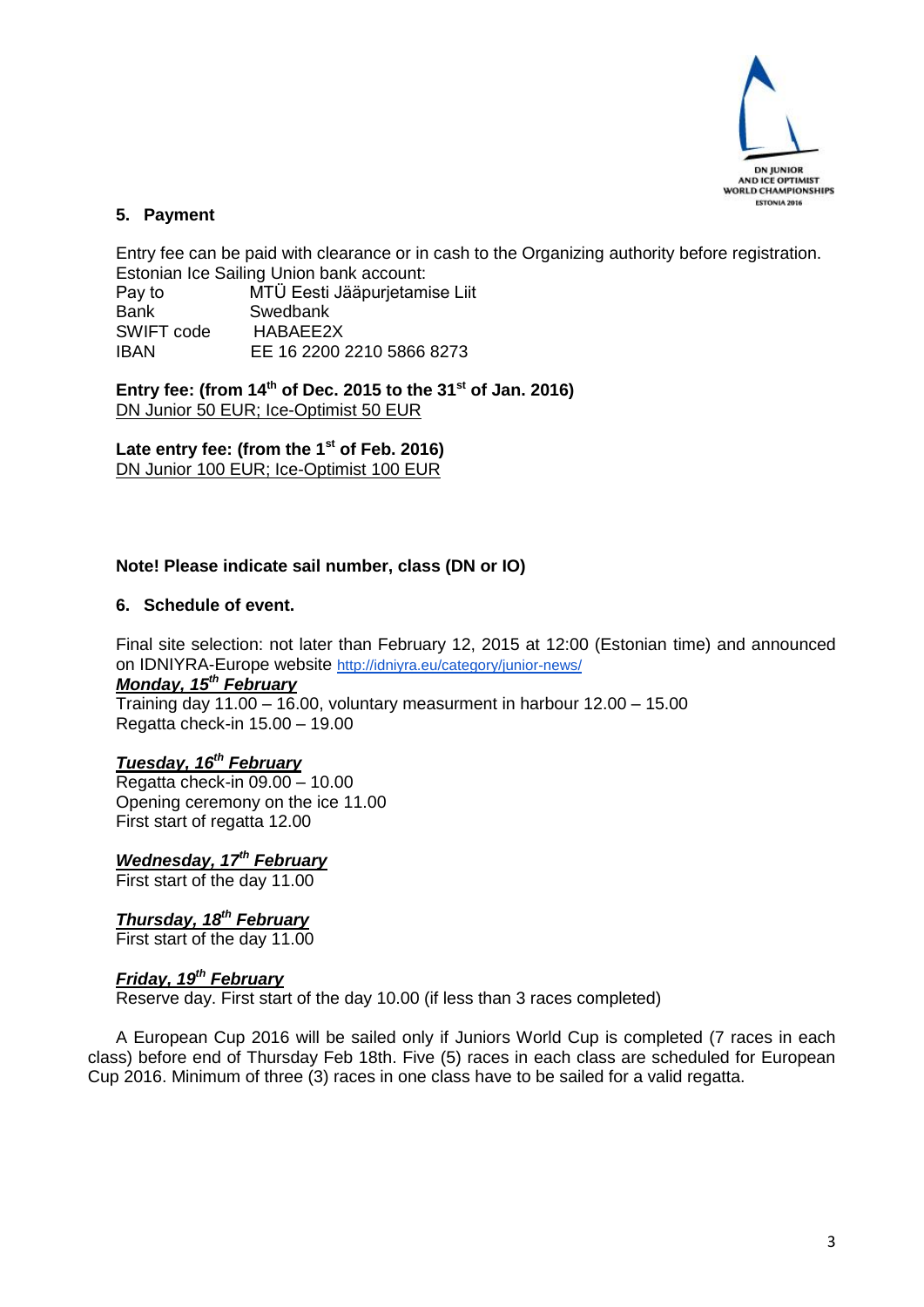

#### **7. Sailing instructions**

Sailing instructions will be supplied by organizer and available to all participants at check in. For more info during the Regatta see Official Notice Board and Skippers meetings.

#### **8. Regatta website and hotline**

Regatta website: [www.idniyra.eu](http://www.idniyra.eu/) and [www.esticesailing.ee](http://www.esticesailing.ee/) Regatta hotline: +372 5247301

#### **9. Race scoring, advertising.**

The championships will be sailed and scored in compliance with NIA Sailing Rules, IDNIYRA By-Laws, Notice of Race and the Sailing Instructions. The Sailing Instructions may be modified at the Skippers Meetings and applied on Official Notice Board.

#### **10. Liability and insurance**

The Organizing Authority of the Event and all parties involoved in Organizing it do not accept any liability for loss of life and property, personal injury or damage of property. Every competitor is responsible in every respect for the way he or she sails. Each competitor shall produce evidence of valid third party liability insurance of a minimum of 500.000,- EUR coverage.

Parents or other adults who have parental authority are responsible for competitors under 18 years old. They should show that their children have an insurance and have to sign the disclaimer for them.

#### **11. Measurement**

Each boat shall be available for the measurement inspection from the first race until the end of regatta. Measurement and rules compliance inspections may be carried out throughout the regatta before or after each race.

**NOTE!** IO sail numbers should be the same format as for the DN

#### **12. Prizes**

Ten first sailors and top three girls from each group will be awarded. Organizers and sponsors can award with other and special prizes.

#### **13. Anti-Doping policy**

IDNIYRA-Europe has implemented the Anti-Doping Programme of the World Anti-doping Agency.